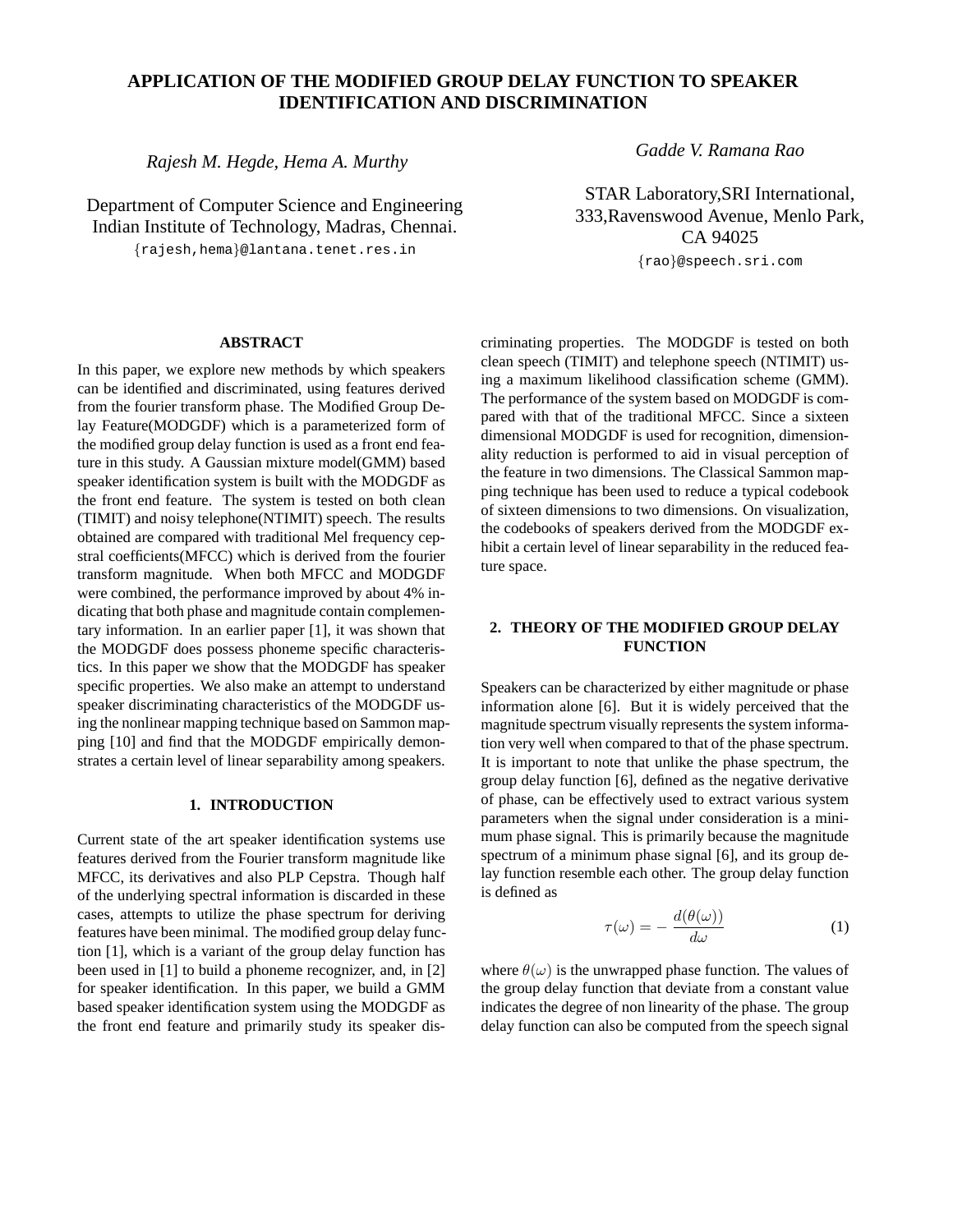as in [1] using

$$
\tau_x(\omega) = \frac{X_R(\omega)Y_R(\omega) + Y_I(\omega)X_I(\omega)}{|X(\omega)|^2} \tag{2}
$$

where the subscripts  $R$  and  $I$  denote the real and imaginary parts of the Fourier transform.  $X(\omega)$  and  $Y(\omega)$  are the Fourier transforms of  $x(n)$  and  $nx(n)$ , respectively. The group delay function requires that the signal be minimum phase or that the poles of the transfer function be well within the unit circle for it to be well behaved. The group delay function becomes spiky in nature due to pitch peaks, noise and window effects. This has been clearly illustrated in [1] and [2]. It is also important to note that the denominator term  $|X(\omega)|^2$  in equation 2 becomes zero, at zeros that are located close to the unit circle. The next task is therefore to suppress the zeros. The spiky nature of the group delay spectrum can be overcome by replacing the term  $|X(\omega)|^2$ in the denominator of the group delay function with its cepstrally smoothed version,  $S(\omega)^2$ . Further it has been established in [1] that peaks at the formant locations are very spiky in nature. To reduce these spikes two new parameters  $\gamma$  and  $\alpha$  are introduced. The new modified group delay function as in [1] is defined as

$$
\tau_m(\omega) = \left(\frac{\tau(\omega)}{|\tau(\omega)|}\right) \left(|\tau(\omega)|\right)^\alpha \tag{3}
$$

where

$$
\tau(\omega) = \left(\frac{X_R(\omega)Y_R(\omega) + Y_I(\omega)X_I(\omega)}{S(\omega)^{2\gamma}}\right) \tag{4}
$$

where  $S(\omega)$  is the smoothed version of  $|X(\omega)|$ . The new parameters  $\alpha$  and  $\gamma$  introduced vary from 0 to 1 where (0<  $\alpha \leq 1.0$ ) and  $(0 < \gamma \leq 1.0)$ . It has been emphasized in [1] that in the group delay domain the channel effect can be subtracted out assuming that it is a function of frequency only. The algorithm for computation of the modified group delay function is explicitly dealt with in [1].

## **2.1. Feature Extraction using the modified group delay function**

To convert the modified group delay function to some meaningful parameters, the group delay function is converted to cepstra using the Discrete Cosine Transform (DCT).

$$
c(n) = \sum_{k=0}^{k=N_f} \tau_x(k) \cos(n(2k+1)\pi/N_f)
$$
 (5)

where  $N_f$  is the DFT order and  $\tau_x(k)$  is the group delay function. The second form of the DCT, DCT-II is used, which has asymptotic properties to that of the *Karhunen Loeve Transformation* (KLT) as in [1]. The DCT acts as a linear de-correlator, which allows the use of diagonal covariances in modelling the speaker vector distribution. c(n) shall be referred to as the modified group delay feature (MOD-GDF) in the forthcoming sections.

#### **3. PERFORMANCE EVALUATION**

#### **3.1. Databases**

The databases used in this study are the TIMIT [7] for clean speech and the NTIMIT [8] for noisy telephone speech.

#### **3.2. The Baseline System**

A series of GMMs modelling the voices of speakers for whom training data is available and a classifier, that evaluates the likelihoods of the unknown speakers voice data against these models make up the likelihood maximization based baseline system used in this study. We tested individual features derived from magnitude and phase and a combination of these features at measurement level. These results are presented in the following sections.

## **3.3. Experimental Results**

The results of the MFCC and the MODGDF on both the TIMIT and NTIMIT corpora using the GMM scheme are listed in *Table 1*. For 400 tests MFCC and MODGDF gave a 97% and 96.5% recognition for clean speech(TIMIT) respectively, but degraded to 40% and 41% respectively for telephone speech(NTIMIT). The recognition performance for the composite feature derived by combining MODGDF with MFCC is listed in *Table 2*. The best net recognition is found to be 44% when MODGDF is combined with MFCC yielding a 3% improvement in performance.

**Table 1**. R*ecognition performance of MFCC and MOD-GDF for the TIMIT and NTIMIT database*

| Feature       | Database      | Recognition % |           |
|---------------|---------------|---------------|-----------|
|               |               | 200 tests     | 400 tests |
| <b>MFCC</b>   | <b>TIMIT</b>  | 98            | 97        |
| <b>MODGDF</b> | <b>TIMIT</b>  | 98.5          | 96.5      |
| <b>MFCC</b>   | <b>NTIMIT</b> | 41            | 40        |
| <b>MODGDF</b> | <b>NTIMIT</b> | 14            |           |

**Table 2**. *Recognition performance of composite features on the NTIMIT database*

| <b>Feature Name</b> | Recognition %                 |    |
|---------------------|-------------------------------|----|
|                     | $200$ tests $\vert$ 400 tests |    |
| MFCC+MODGDF         | 48                            | 14 |

## **4. SPEAKER DISCRIMINATION USING THE MODIFIED GROUP DELAY FEATURE**

The goal of feature selection [4] is to find a transformation to a relatively low dimensional feature space that preserves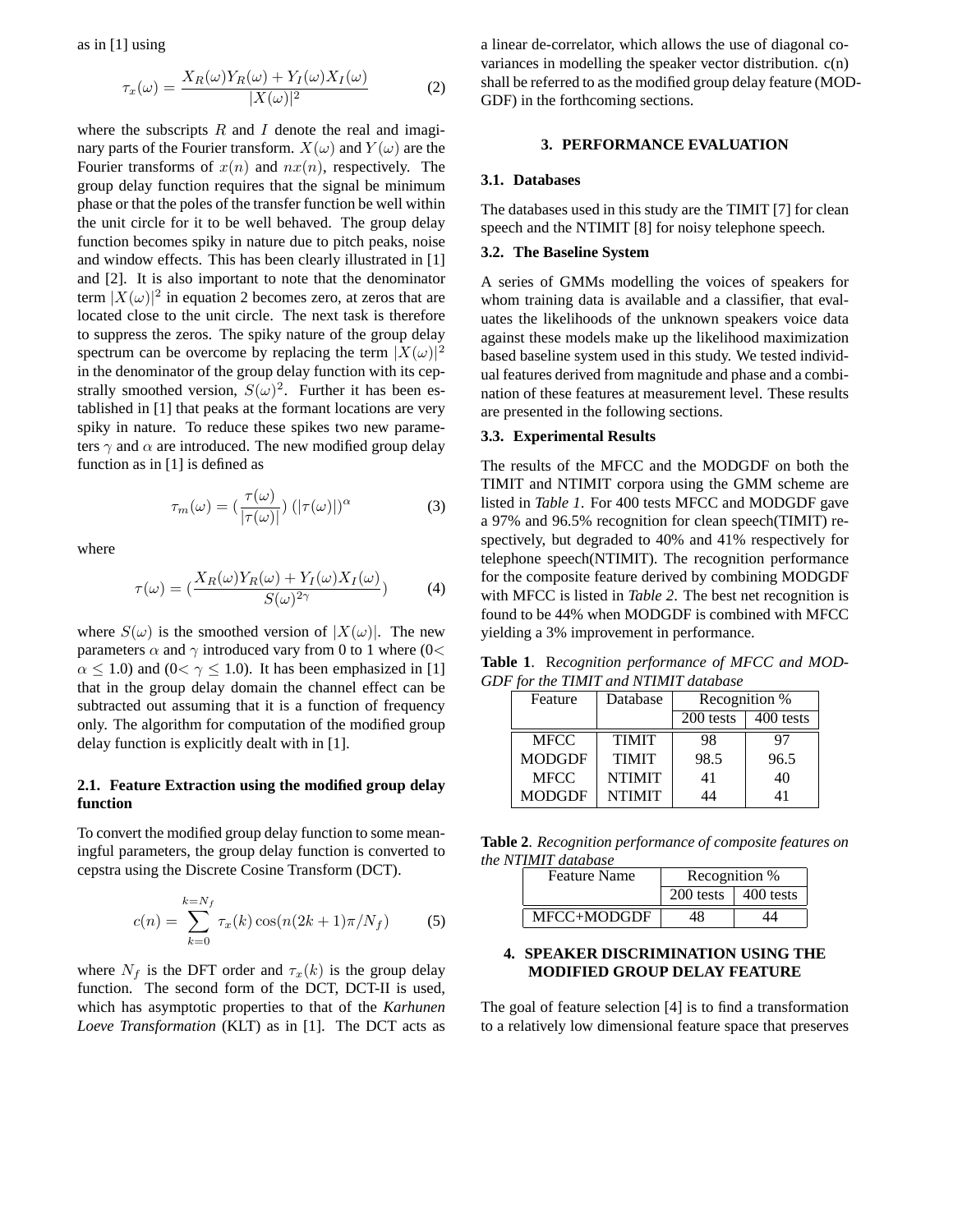the information pertinent to the speaker identification problem and to enable acceptable comparisons to be performed. The simplest way to improve the recognition performance of a speaker identification system at feature level is to increase the dimensionality of the extracted feature. But this exerts a huge load on the computational and storage requirements. Hence the selection of an appropriate transformation scheme for dimensionality reduction is a requirement for any feature. Principal Component Analysis (PCA), Factor Analysis (FA) and Linear Discriminant Analysis (LDA) are techniques that may not be neccesarily optimum for class discrimination problems. Keeping in mind that the Automatic speaker identification (ASI) is more of a discrimination problem than a representation problem we reduce the multidimensional modified group delay feature vectors to two dimensional feature vectors using the traditional and widely accepted Sammon mapping technique [10]. Sammon's mapping is an iterative method based on a gradient search [10]. The intent is to map features in n-dimensional space to two dimensions. The algorithm finds the locations in the target space so that the original structure of the measurement vectors in the n-dimensional space is conserved to the maximum extent possible. Classification accuracy based on Sammon's projections is comparable with, and in some cases even superior to that based on other feature extractors [11]. We hence made an effort to visualize two dimensional codebooks for various categories of speakers using Sammon's mapping. Each speaker's codebook of size thirty two is generated by concatenating six sentences of that particular speaker picked from the training set of the NTIMIT database. The codebook which consists of thirty two, sixteen dimensional code vectors is transformed into a two dimensional codebook of size thirty two after sammon mapping [10]. *Figures 1(a) and 1(b)* show the distribution of the code vectors for two female speakers using the MFCC and the MODGDF respectively. We observe that in *Figure 1(a)* no structure for each speaker is visible, while in *Figure 1(b)* the code vectors corresponding to each of the speakers can be separated by a straight line. Similar results are demonstrated for a set of three and four speakers in *Figures 2,3(a) and 3(b)*, respectively. Although in *Figure 3(b)* the code vectors of different speakers begin to overlap, clearly in comparison with *Figure 3(a)*, each speaker's code vectors are clustered close together.

#### **5. DISCUSSION**

In the experiments we conducted using the baseline system we noted that the performance of the Magnitude based feature MFCC came down drastically from 99% to around 31% respectively for the TIMIT and NTIMIT data. Similar results of recognition performance ranging between 16% to 18% have been reported by researchers on NTIMIT data [5], except in [9] where a 60% recognition performance has



**Figure 1(a):** *Female-Female Speaker Discrimination with the MFCC Feature*



**Figure 1(b):** *Female-Female Speaker Discrimination with the MODGDF*



**Figure 2:** *Three Speaker (2 female - 1 male) Speaker Discrimination with the MODGDF*

been claimed. With respect to experiments conducted on the NTIMIT corpora, the major aspect we noted was that the MODGDF alone gave a better or at least equal performance when compared with MFCC. But a combination of the MODGDF with MFCC gave an overall improvement in performance of 3-4%. It is quite possible that different features capture different speaker characteristics. It is significant to note that the MODGDF is capable of linearly